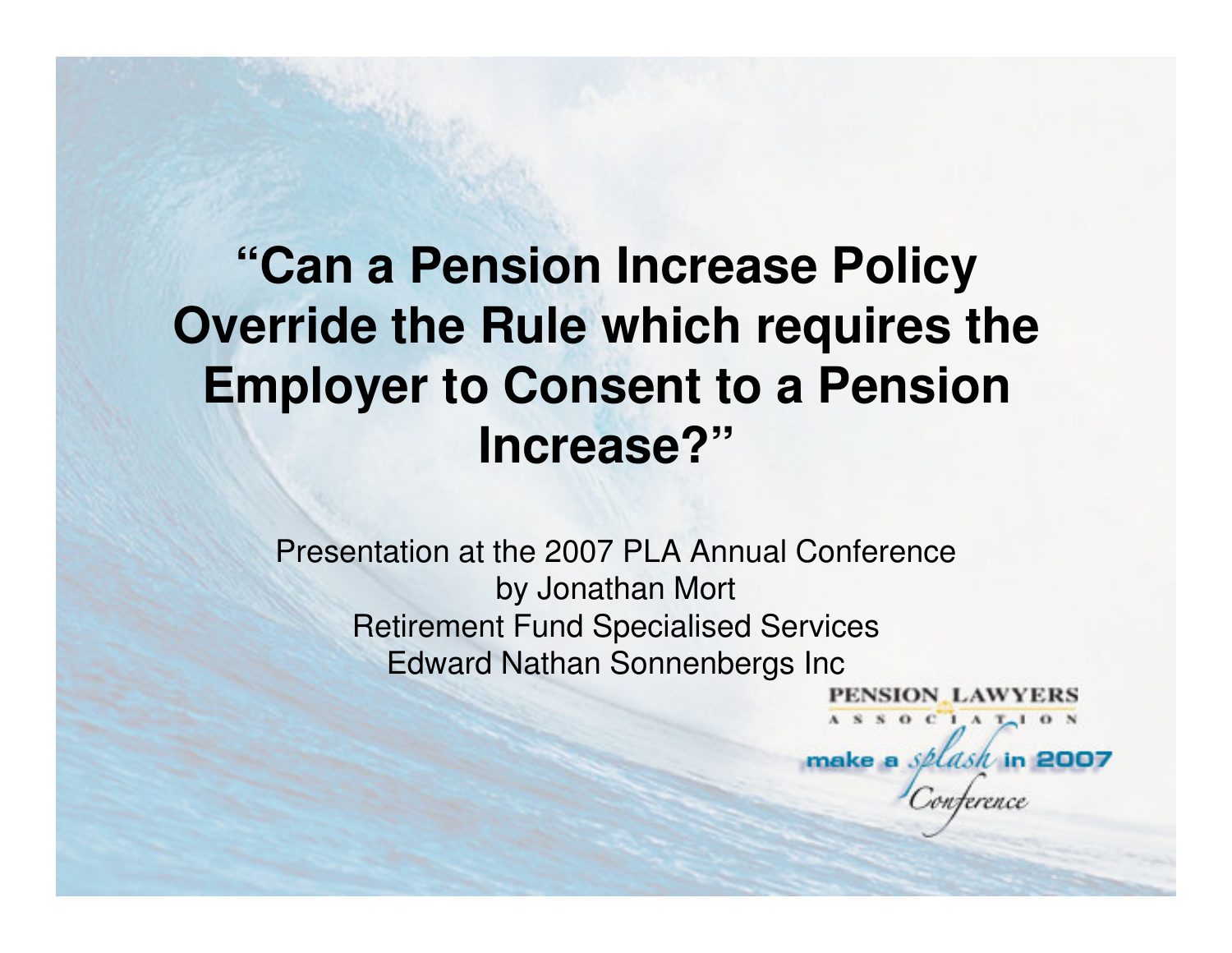# **Pension Increase Policy**

## $\begin{array}{ll}\n \Box \text{ "Section 14B(3)} - \\
\text{(a) The board is}\n \end{array}$

- (a) The board shall establish and implement a policy with regard to increases to be granted to pensioners and deferred pensioners, which policy must –
	- (i) aim to award a percentage of the Consumer Price Index, or some other measure of price inflation which is deemed suitable by the board; and
	- (ii) set the frequency with which increases will be considered in line with the policy: provided that increases should be considered each year, with comparison to the minimum pension increase at leastonce every 3 years.

ASSOCIATION

make a *splash* in 2007

 (b) the policy contemplated in paragraph (a) must be communicated to pensioners and deferred pensioners when it is established and whenever it is changed."PENSION\_LAWYERS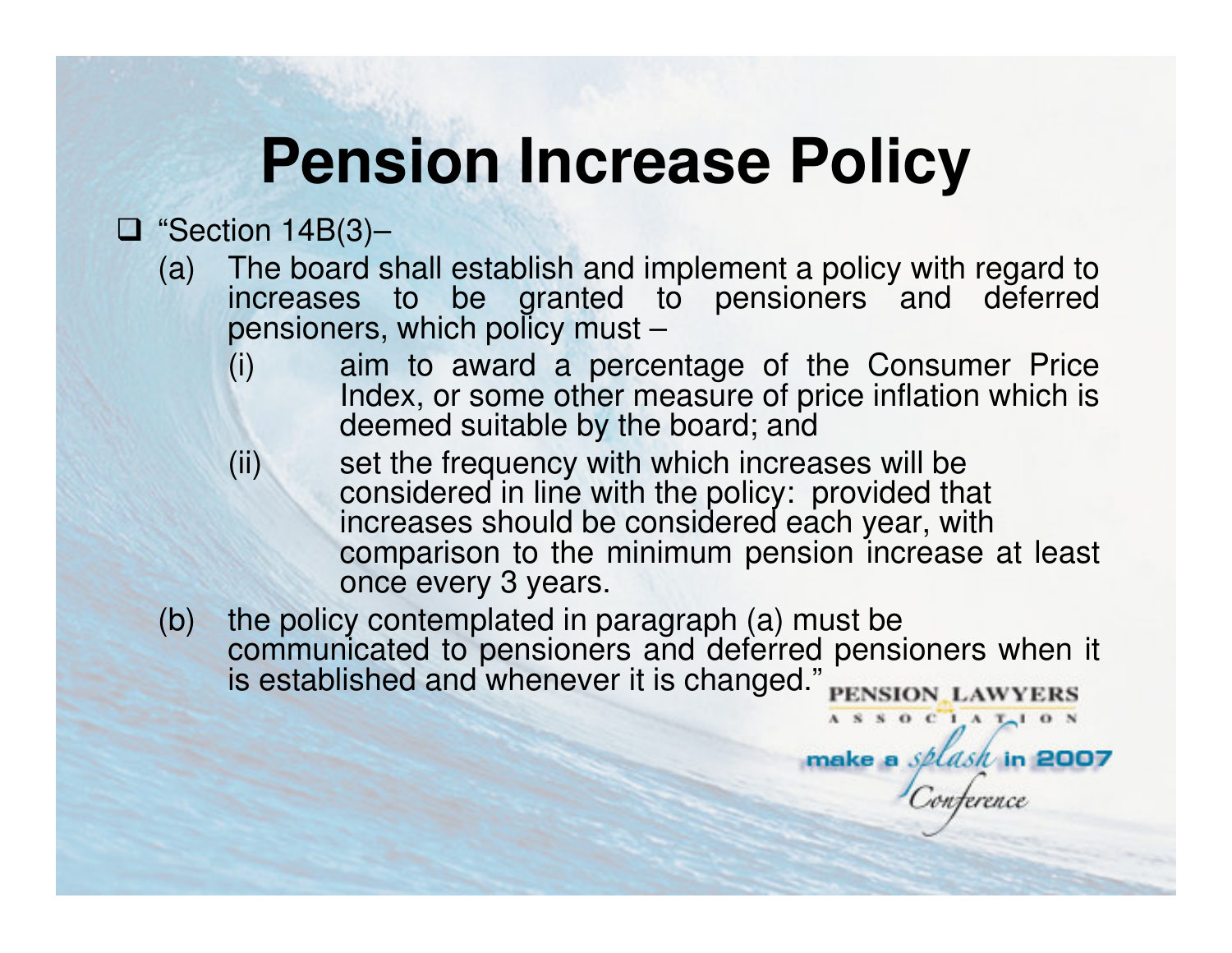#### **The Fund must act in terms of its Rules**

#### □ Section 13<br>"Binding F

#### "**Binding Force of Rules**

 Subject to the provisions of this Act, the rules of a registered fund shall be binding on the fund and the members, shareholders and officers thereof, and on any person who claims under the rules or whose claim is derived from a person so claiming."

 $\Box$  "The rules amount to the fund's constitution."<br>Mostert NO v Old Mutual (2001) 8 BPL B 230 Mostert NO v Old Mutual (2001) 8 BPLR 2307 (A)

 "What the trustees may do with the fund's assets is set forth in the rules. If what they propose to do (or have been ordered to do) is not within the powers conferred upon them by the rules, they may not do it."

Tek Corp Provident Fund v Lorentz (2000) 3 BPLR 227 (SCA)

 $C_1 A T_1 O N$ 

make a splash in 2007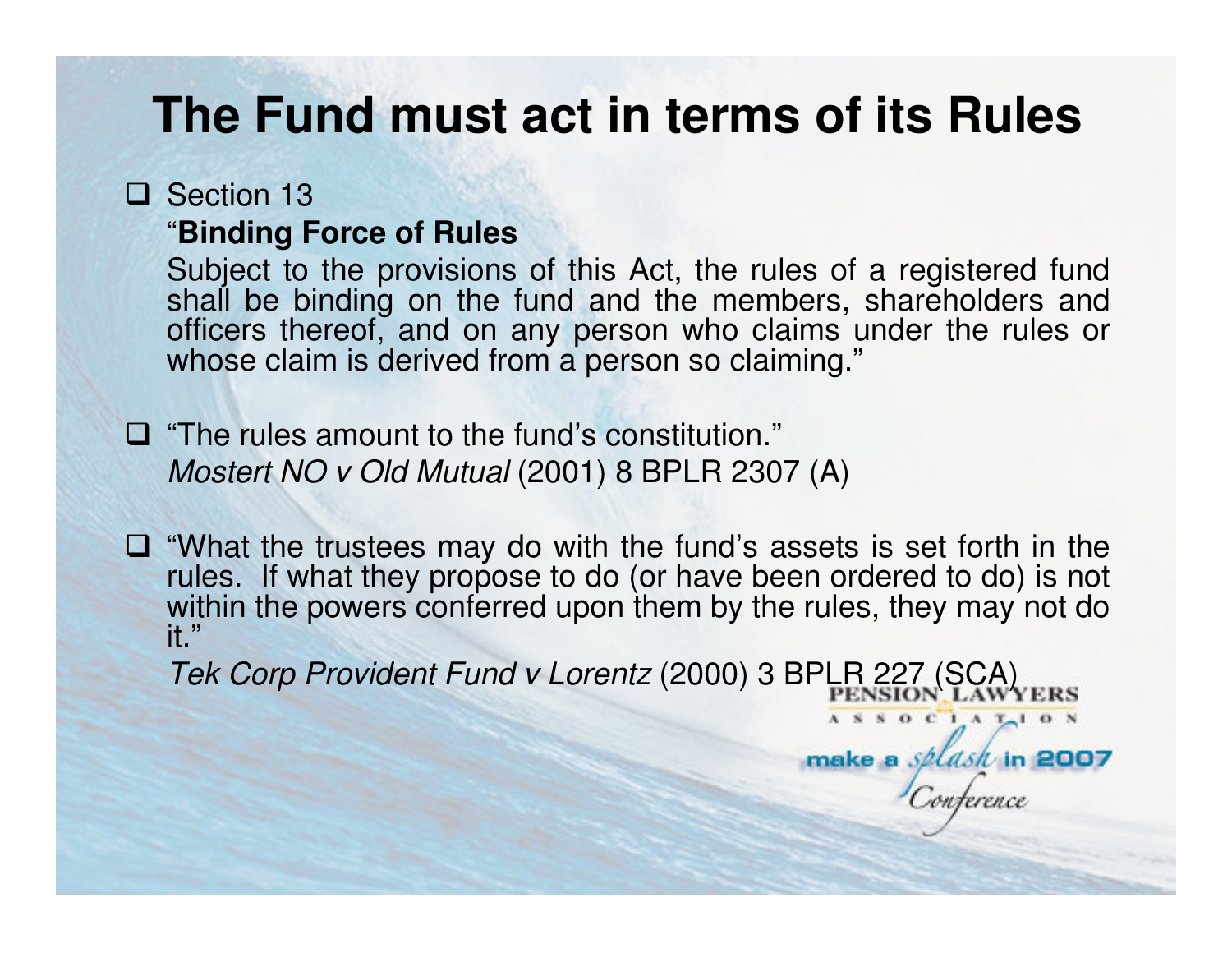# **The Employer**

 $\square$  In a DB fund with a balance of cost obligation the employer has an interest in a pension increase policy employer has an interest in a pension increase policy which requires an aggressive investment approach or which results in a high contribution rate.

 $\square$  Pension promise originates with the employer.

 $\Box$  Reputational risk to the employer if the pension promise fails fails.

> PENSION LAWYERS  $A S S 0 C 1 A T<sub>1</sub> 0 N$ make a *splash* in 2007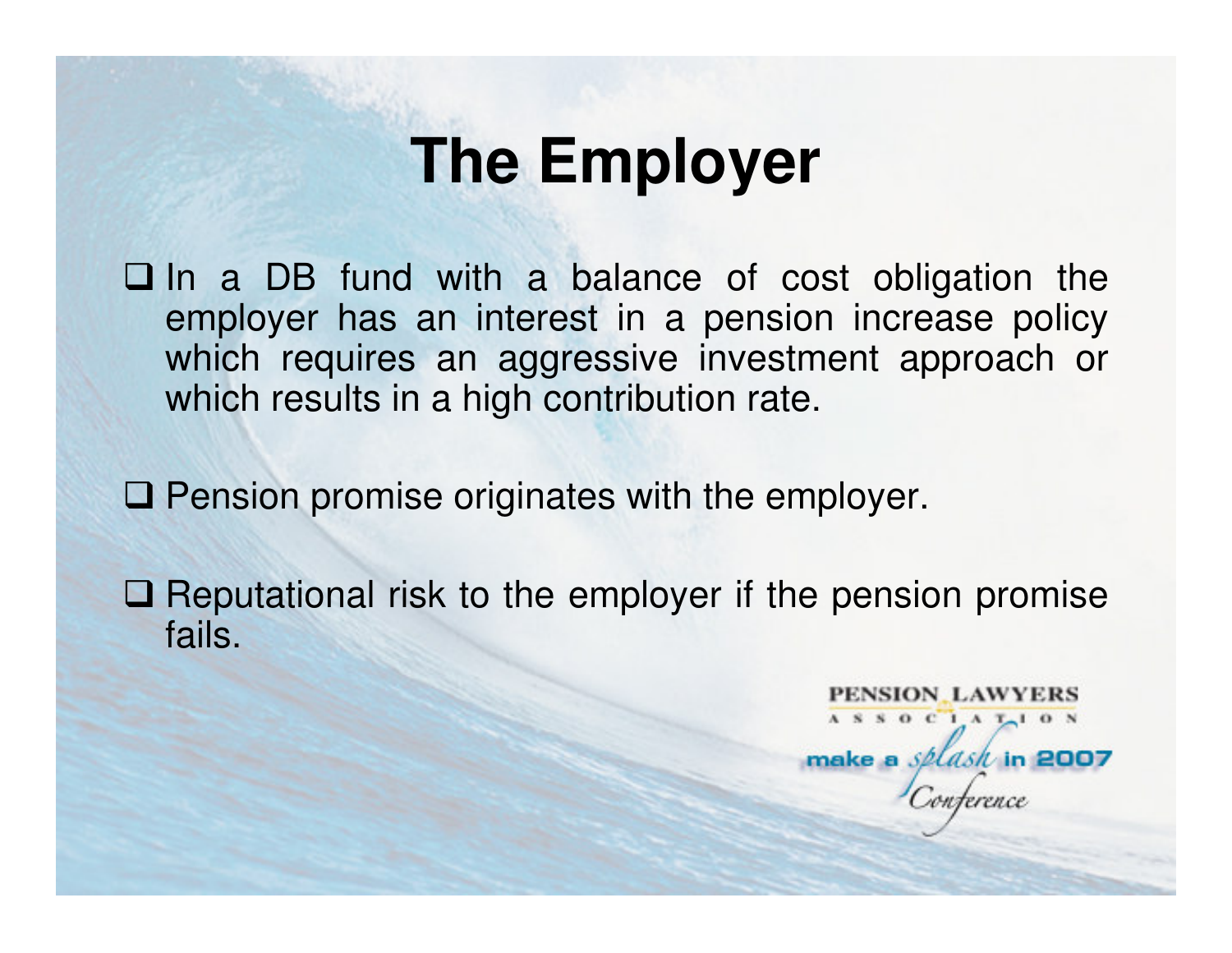# **The Dilemma?**

**Q Pension increase policy is subject to the rules, including any vote power of the employer** any veto power of the employer.

OR

 $\square$  The statutory pension increase policy obligation  $\square$ overrides what is in the rules…but then won't the employer be prejudiced?

> PENSION LAWYERS ASSOCIATION make a *splash* in 2007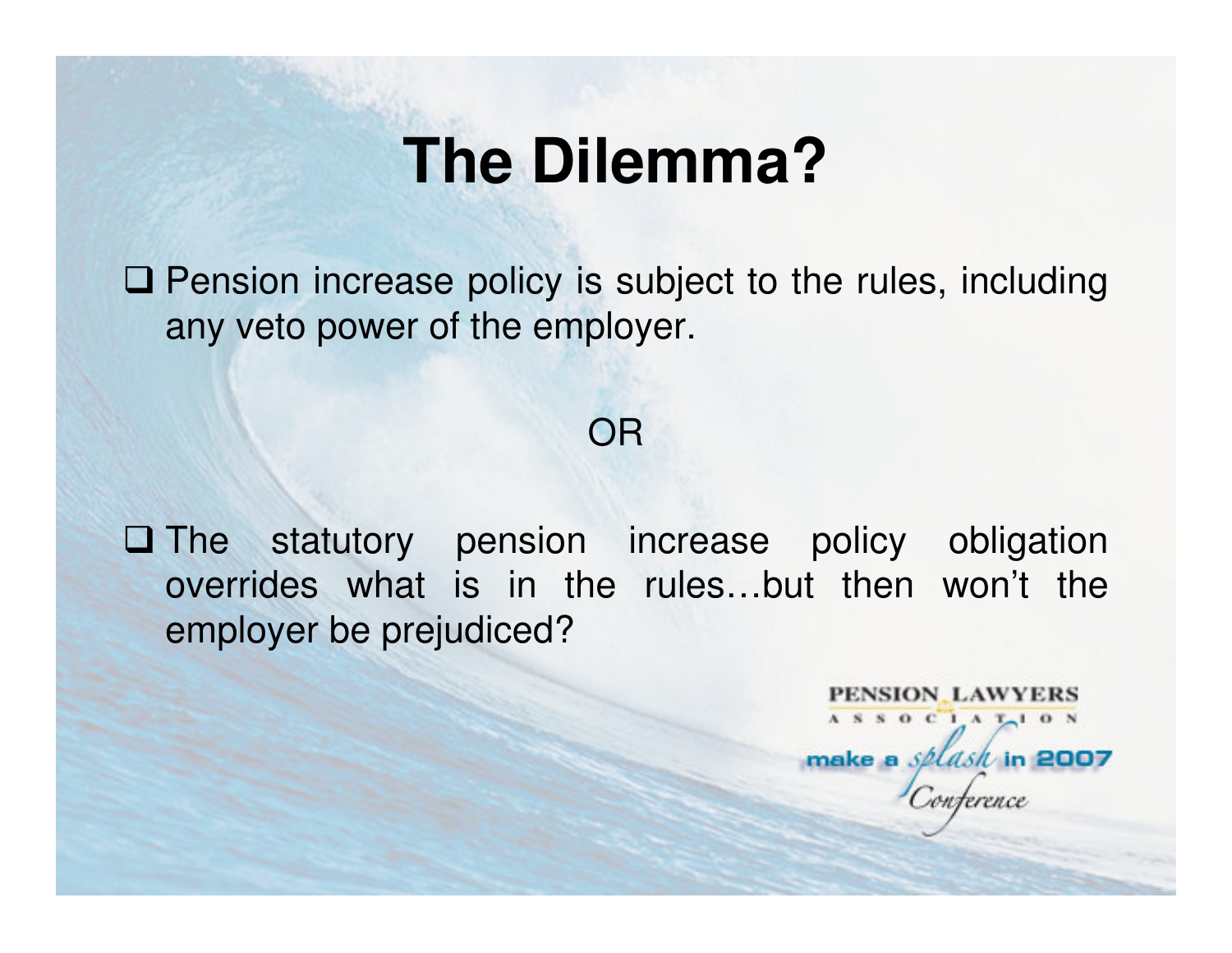#### **Understanding the Employer / Fund Relationship**

## A relationship of reciprocal good faith.(Tek case)

- Trustees may not abuse the balance of cost obligation.
- $\Box$  The responsibility for the investment of the fund assets lies with the trustees, not the employer.
- **OThe pension increase policy is subject to** affordability – why is a veto necessary?

SION LAWYERS

 $A S S 0 C 1 A T<sub>1</sub> 0 N$ 

make a *splash* in 2007